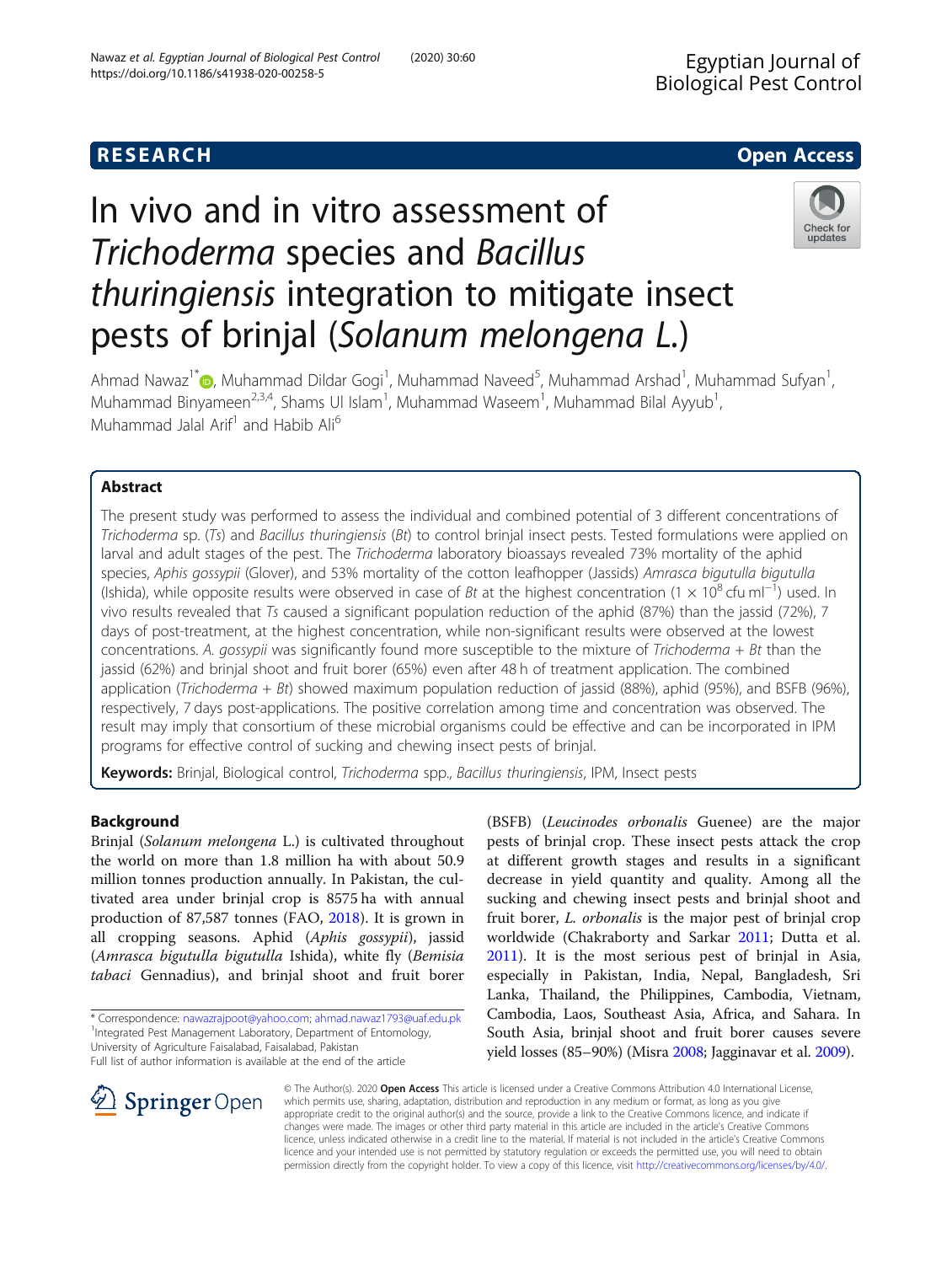Pesticides usage for the control of the insect pests in brinjal is high (Shetty [2004](#page-6-0)). For example, it has been reported that in certain areas of the Philippines and Bangladesh, the farmers sprayed 56 and 180 times, respectively, during a single cropping season. Therefore, it is needed to switch for other environmentally safe pest control methods, such as the bioagents/biopesticides for pest management (Kabadwa et al. [2019\)](#page-6-0). The entomopathogenic fungi and bacteria are the most important and auspicious candidates for pest management (Afzal et al. [2013;](#page-6-0) Xiaoman et al. [2019\)](#page-6-0).

Trichoderma strains colonize and infect the outer layers of roots making a zone of chemical interaction (Mishra et al. [2018](#page-6-0)). Chemical elicitors from Trichoderma interact with putative plant receptors (Harman and Shoresh [2007\)](#page-6-0). They induce systemic resistance on a wide range of plant/pathogen combinations as described in previous studies in both axenic and field soil systems (Yedidia et al. [2003\)](#page-6-0). Similarly, Bacillus thuringiensis  $(Bt)$ , the naturally occurring, spore-forming bacterium, is present in soil and has been utilized more efficiently for protection of food crops, forest trees, ornamentals, and stored grains (Meadows 1993). Being safe to environment and highly specified, Bt spores and crystals have been used successfully as bioinsecticide for control of different lepidopteran, coleopteran, and dipteran insect pests (Schnepf et al. [1998\)](#page-6-0). Similarly, once infection with Trichoderma strains occur, a zone of chemical interaction develops at these sites. Within this zone of chemical interaction, the Trichoderma hyphae are walled off on the plant but do not kill it (Harman and Shoresh [2007](#page-6-0)). Chemical elicitors from Trichoderma produced by the walled off hyphae interact with putative plant receptors (Harman and Shoresh [2007](#page-6-0)).

The present study was conducted to assess individual and combined potential effects of Trichoderma spp. and Bt on brinjal productivity and insect pest infestation.

#### Materials and methods

Trichoderma and Bt formulations were obtained from the Soil and Environmental Microbiology Laboratory, Institute of Soil and Environmental Sciences, University of Agriculture, Faisalabad, Pakistan, and mass cultured in the Integrated Pest Management Laboratory, Department of Entomology, UAF, for experimentation.

#### Bacterial formulation

For bacteria, inoculum was prepared in TSB (tryptic soy broth) media (Paik et al. [1997\)](#page-6-0) in 1000 ml Erlenmeyer flask and autoclaved at 121 °C for 20 min. After preparation of broth, a loopful of bacterial colony from the Petri plate was added into the broth under the laminar air flow chamber and kept in shaking incubator (Firstek Scientific, Tokyo, Japan) at 180 rpm for 48 h at  $28 \pm 1$ 

°C. An OD of 0.5, measured with an optical density meter (Biolog® Model-21907; Biolog Inc.) at  $\lambda$  600 nm, was achieved by dilution to maintain a uniform cell density (10<sup>8</sup> cfu ml<sup>-1</sup>) prior to application (Naveed et al. [2014](#page-6-0)). The Bt inoculum was further diluted to prepare formulations of different cell density  $(10^7 \text{ and } 10^6 \text{ cftu})$ ml−<sup>1</sup> ). Inoculum and saline buffer (0.85% NaCl w/v) at ratios 1:9 and 2:18 were mixed to prepare  $Bt$  suspensions containing  $10^7$  and  $10^6$  cfu ml<sup>-1</sup>. To achieve these populations,  $OD_{0.4, 0.3}$  were adjusted prior to application.

#### Fungal formulation

For fungus inoculum, PDB (potato dextrose broth) media was used (Meyer et al. [2000](#page-6-0)) in 1000 ml Erlenmeyer flask and autoclaved at 121 °C for 20 min. After preparation of media, a 5-mm disc of fungus from the Petri plate was added into the prepared media under a laminar airflow chamber and kept at  $25 \pm 1$  °C for 5 days. The same procedure (as described for  $Bt$ ) was followed to prepare fungal formulations before application.

#### Leaf dip bioassays

Laboratory experiments, using leaf dip bioassay method against brinjal insect pests, were carried out. The brinjal plants were sown at the Entomological Research Farm, University of Agriculture, Faisalabad, to collect the leaves and to sample aphid, jassid, and fruit borer larvae. The collected leaves of brinjal plants were rinsed by distilled water to remove contamination (if any). A disc of 7 cm diameter was cut from the collected leaves. Then, leaf discs were dipped into the bio-pesticide formulations (Table [1\)](#page-2-0) for 3 min and room dried. The leaf discs were placed in Petri dishes. The 20 specimens of aphid and jassid were fed on leaf discs, while 5 larvae of fruit borer (collected from the field plants) were fed on brinjal fruits treated with biopesticide formulations (Table [1](#page-2-0)). Mortality rates of aphid, jassid, and larvae of fruit borer were recorded 24, 48, and 72 h post-treatment of biopesticides (Mazra [2007](#page-6-0)).

#### Potted plant bioassay (field bioassay)

The plants were sown in earthen pots at Entomological Research Farm, Department of Entomology, University of Agriculture Faisalabad. Healthy plants were placed in open field for insect pests attack. The plants were irrigated regularly to fulfill their requirement of water and nutrients as well. When the infestation of brinjal insect pests reached near their threshold levels, i.e., aphid 5/leaf, jassid 2/leaf, and BSFB 10% damage [\(http://www.pestwarning.](http://www.pestwarning.agripunjab.gov.pk/economic-thresholds) [agripunjab.gov.pk/economic-thresholds](http://www.pestwarning.agripunjab.gov.pk/economic-thresholds)), the biopesticide formulations (Table [1](#page-2-0)) were applied by foliar application method. The data of aphid and jassid were collected from upper-middle and lower leaves of each pot, and the data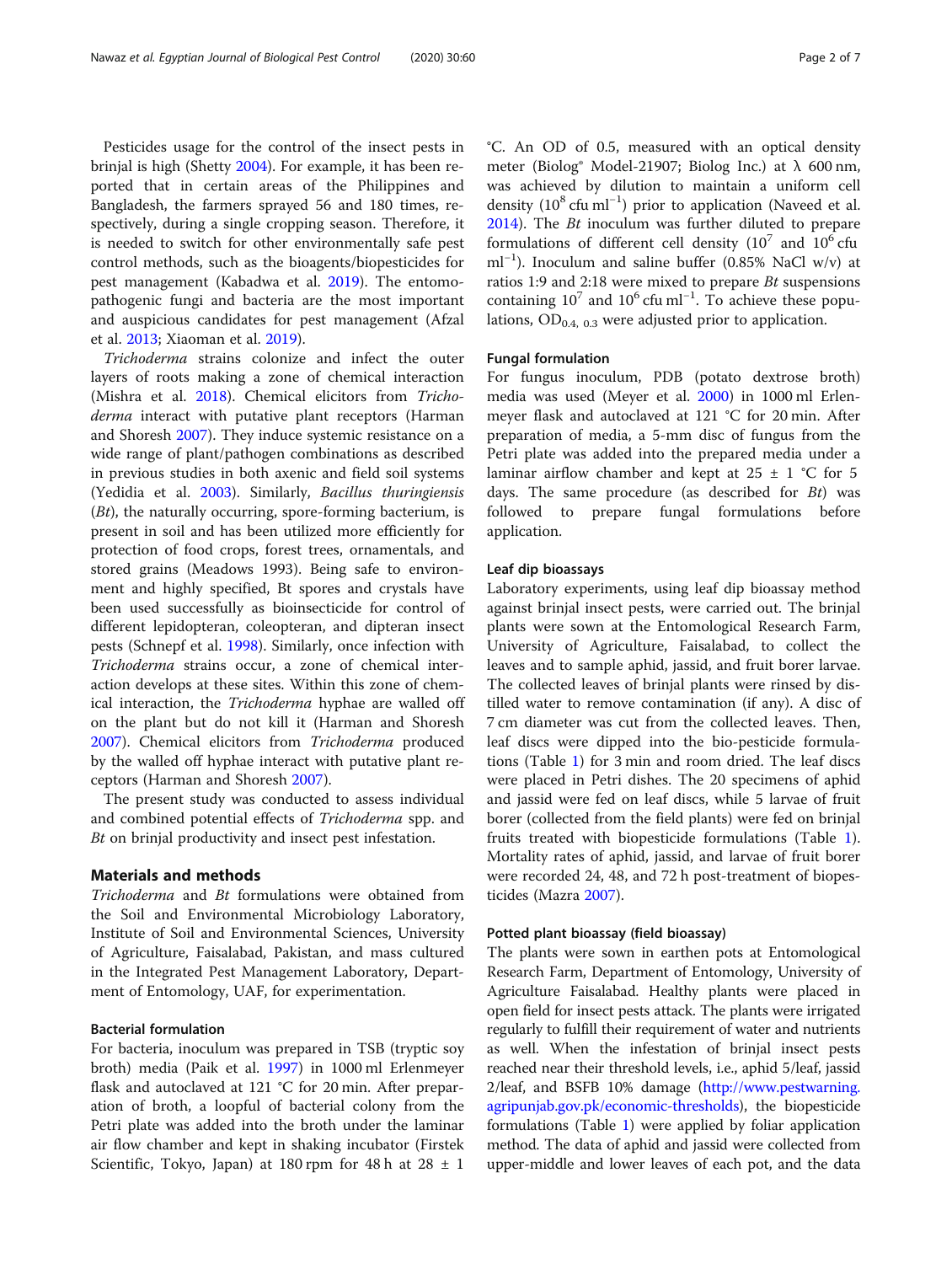<span id="page-2-0"></span>

| <b>Table 1</b> Treatments and their details for leaf dip bioassay in laboratory and potted plant bioassay in open field conditions |  |  |  |
|------------------------------------------------------------------------------------------------------------------------------------|--|--|--|
|------------------------------------------------------------------------------------------------------------------------------------|--|--|--|

| Т.              | <b>Treatments</b>                    | Composition of the inoculum                             | Concentration                                            |                       |
|-----------------|--------------------------------------|---------------------------------------------------------|----------------------------------------------------------|-----------------------|
| no.             |                                      | Laboratory                                              | Field                                                    |                       |
| T1              | Trichoderma spp.                     | 60 ml                                                   | 600 ml                                                   | $10^8$ cfu m $I^{-1}$ |
| T <sub>2</sub>  | Bacillus thuringiensis               | 60 ml                                                   | 600 ml                                                   | $10^8$ cfu m $I^{-1}$ |
| T <sub>3</sub>  | Trichoderma + Bacillus thuringiensis | $30 \text{ ml} + 30 \text{ ml}$                         | $300$ ml + $300$ ml                                      | $10^8$ cfu m $l^{-1}$ |
| <b>T4</b>       | Trichoderma spp.                     | $10 \text{ ml} + 90 \text{ ml}$ water                   | $60 \text{ ml} + 540 \text{ ml}$ water                   | $10^7$ cfu m $I^{-1}$ |
| T <sub>5</sub>  | Bacillus thuringiensis               | $10 \text{ ml} + 90 \text{ ml}$ water                   | $60 \text{ ml} + 540 \text{ ml}$ water                   | $10^7$ cfu m $I^{-1}$ |
| T <sub>6</sub>  | Trichoderma + Bacillus thuringiensis | $(10 \text{ ml} + 10 \text{ ml}) + 80 \text{ ml}$ water | $(60 \text{ ml} + 60 \text{ ml}) + 480 \text{ ml}$ water | $10^7$ cfu m $I^{-1}$ |
| T <sub>7</sub>  | Trichoderma spp.                     | $5$ ml $+$ 95 ml water                                  | $30 \text{ ml} + 570 \text{ ml}$ water                   | $10^6$ cfu m $^{-1}$  |
| T <sub>8</sub>  | Bacillus thuringiensis               | $5$ ml $+$ 95 ml water                                  | $30 \text{ ml} + 570 \text{ ml}$ water                   | $10^6$ cfu m $l^{-1}$ |
| T <sub>9</sub>  | Trichoderma + Bacillus thuringiensis | $(5 ml + 5 ml) + 90 ml$ water                           | $(30 \text{ ml} + 30 \text{ ml}) + 540 \text{ ml}$ water | $10^6$ cfu m $l^{-1}$ |
| T <sub>10</sub> | Control                              | Water application                                       | Water application                                        |                       |

of the fruit borer were estimated by its damage symptoms (shoot and fruit damage). The data was recorded after 24, 48, and 72 h and 1 week post-application.

#### Data analysis

Population reduction percentage and percentage mortality of insects in the leaf dip bioassay were calculated by Abbott's formula (Abbott [1925](#page-6-0)). The collected data were analyzed using a software, Statistics version 8.1, and means were compared, using Tukey's honestly significant difference (HSD) test at 5% significant level.

### Results and discussion

The results presented concentration (cfu ml<sup>-1</sup>) and timedependent efficacy of the Trichoderma and Bt in vivo as well as in vitro experiments. The highly significant difference was observed when entomopathogens were applied both alone and in combination. The maximum population reduction percentage of the target insects was observed after 1 week of field application, while the maximum mortality was after 72 h of treatment application in laboratory bioassay.

In laboratory experiments (Table 2), the results of Trichoderma alone are in accordance with Ganassi et al. ([2001\)](#page-6-0). The time and dose-dependent mortality was recorded. The significantly high percentage aphid mortality was observed (44, 36, and 13%) while 33, 13, and 6% jassid mortality was observed at  $10^8$ ,  $10^7$ , and  $10^6$  (cfu ml<sup>-1</sup>) concentrations, respectively, after 24 h of posttreatment application (Pacheco [2017\)](#page-6-0). The active movements of jassids may be a factor of getting less mortality than the aphids. Therefore, the jassids may be more resistant to such fungus than the aphids. Maketon et al. ([2008\)](#page-6-0) used Metarhizium anisopliae at the high concentration at  $10^{13}$  cfu ml<sup>-1</sup> and recorded > 70% mortality

Table 2 Means percentage mortality of jassid, aphid, and brinjal shoot and fruit borer after entomopathogen treatments with different time intervals in leaf dip bioassay under laboratory condition. (values with different lower case letters show significant difference at 0.05 significance level)

| <b>Treatments</b> | Jassid                       |                              |                                                               | Aphid                                                       |                                |                               | Brinjal shoot and fruit borer  |                                |                                |
|-------------------|------------------------------|------------------------------|---------------------------------------------------------------|-------------------------------------------------------------|--------------------------------|-------------------------------|--------------------------------|--------------------------------|--------------------------------|
|                   | 24h                          | 48 h                         | 72 h                                                          | 24h                                                         | 48 h                           | 72 h                          | 24 h                           | 48 h                           | 72 h                           |
| T1                | $33.33 + 1.33^{\circ}$       | $46.67 + 1.47$ <sup>9</sup>  | 53.33 $\pm$ 1.57 <sup>ef</sup>                                | $44.00 \pm 0.74$ <sup>er</sup>                              | $60.00 \pm 1.51$ <sup>c</sup>  | 73.33 $\pm$ 1.57 <sup>b</sup> | $22.22 \pm 0.78$ <sup>tg</sup> | 44.44 $\pm$ 1.26 <sup>d</sup>  | $66.67 \pm 1.77^{\circ}$       |
| T <sub>2</sub>    | $40.00 + 1.349$              | $60.00 + 1.52$ <sup>ef</sup> | $73.33 \pm 1.58^{\circ}$                                      | $36.67 \pm 0.74$ <sup>fg</sup>                              | $48.67 \pm 1.47^e$             | $53.33 \pm 1.58$ <sup>d</sup> | $33.33 \pm 0.789$              | $55.56 \pm 1.25$ <sup>†</sup>  | $77.78 + 1.78^e$               |
| T <sub>3</sub>    | $53.33 + 1.48$ <sup>et</sup> | $73.33 + 1.68^d$             | $93.33 + 1.86^b$                                              | $60.00 \pm 0.78$ <sup>c</sup> 73.33 $\pm$ 1.48 <sup>b</sup> |                                | $95.33 + 1.86^a$              | $44.44 \pm 0.77^{\circ}$       | $66.67 + 1.31^{\circ}$         | $88.89 + 1.76^a$               |
| T4                | $13.33 + 0.859$              | $33.33 + 1.33$ <sup>et</sup> | $46.67 + 1.49^e$                                              | $36.67 + 0.85$ <sup>fg</sup>                                | $46.67 + 1.13^e$               | $53.33 \pm 0.87$ <sup>d</sup> | $11.11 + 0.859$                | $22.23 + 0.93$ <sup>t</sup>    | $55.56 + 0.79^e$               |
| T <sub>5</sub>    | $33.33 + 1.39$ <sup>f</sup>  | $46.67 + 1.56$ <sup>de</sup> | $53.33 + 1.75^{\circ}$                                        | $33.33 \pm 0.799$                                           | $34.00 \pm 1.16^9$             | $40.00 \pm 0.85$ <sup>f</sup> | $22.23 \pm 0.79$ <sup>gh</sup> | $44.47 \pm 0.76$ <sup>gh</sup> | $66.33 \pm 0.75$ <sup>fg</sup> |
| T <sub>6</sub>    | $4667 + 161^e$               | $66.67 + 1.67^{\circ}$       | $86.67 + 1.86^a$                                              | $43.33 \pm 0.81^{\text{ef}}$ 60.00 $\pm$ 1.17 <sup>c</sup>  |                                | $76.67 \pm 0.86^{\circ}$      | $33.34 + 0.81$ <sup>t</sup>    | $55.57 + 0.87^{\circ}$         | $77.78 \pm 0.76^{\circ}$       |
| <b>T7</b>         | $06.67 + 0.85$               | $26.67 + 1.36$ <sup>gh</sup> | $32.97 + 1.24^9$                                              | $13.33 + 0.85^{\circ}$                                      | $26.67 \pm 1.66^h$             | $50.00 \pm 1.84^{\text{de}}$  | $0.00 + 0.65^k$                | $22.23 + 0.93$ <sup>hi</sup>   | $33.33 \pm 1.64$ <sup>ef</sup> |
| T <sub>8</sub>    | $26.67 \pm 0.99^{9h}$        | $33.33 + 1.57^9$             | $46.67 \pm 1.33$ <sup>ef</sup> 15.00 $\pm$ 0.99 <sup>ij</sup> |                                                             | $23.33 \pm 1.57$ <sup>hi</sup> | $33.33 + 1.83$ <sup>g</sup>   | $11.11 \pm 0.49$ <sup>k</sup>  | $33.34 + 1.15$ <sup>i</sup>    | 44.44 $\pm$ 1.44 <sup>gh</sup> |
| T <sub>9</sub>    | $33.33 + 1.319$              | $53.33 + 1.77^e$             | $73.33 + 1.82^{\circ}$                                        | $19.67 + 0.81$ <sup>1</sup>                                 | $30.00 \pm 1.77$ <sup>gh</sup> | $60.33 + 1.82^{\circ}$        | $22.23 + 0.51$                 | $44.45 + 1.29h$                | $66.67 \pm 1.78$ <sup>d</sup>  |
| T <sub>10</sub>   | $(0 + 0^k)$                  | $(0 + 0^k)$                  | $0 \pm 0^k$                                                   | $0 \pm 0^k$                                                 | $(0 + 0^k)$                    | $0 \pm 0^k$                   | $(1 + 0)$                      | $0 + 0^{\dagger}$              | $(1 + 0)$                      |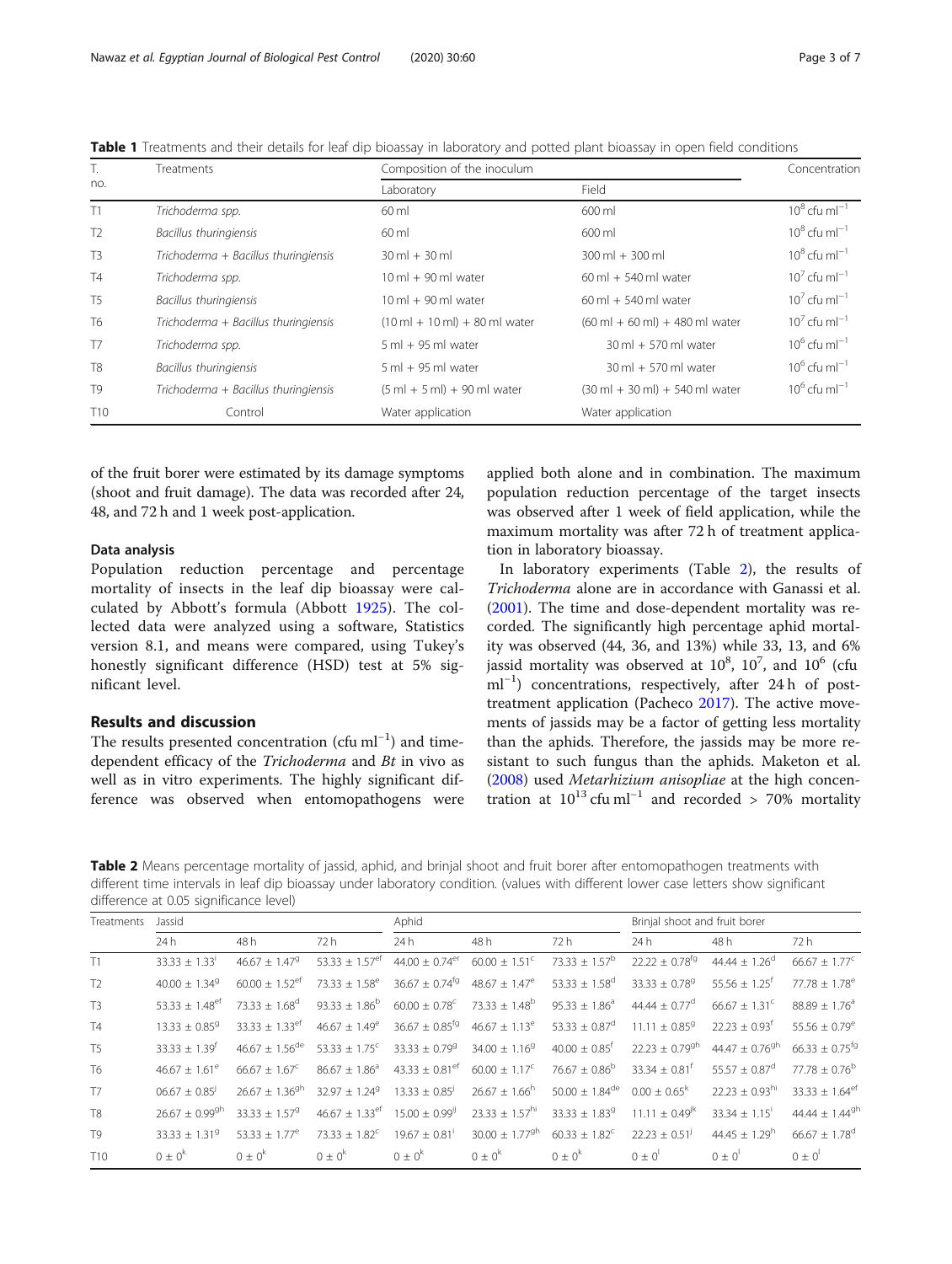rate in Jassids, while in the obtained results, 33% mortality rate was recorded at  $10^8$  cfu ml<sup>-1</sup>. After 48 and 72 h, the percentage mortality of jassids was 46 and 53%, and 60 and 73% in the case of aphids, at the highest concentration (10<sup>8</sup> cfu ml<sup>−1</sup>) of *Trichoderma sp*. Similar trend was observed in percentage mortality of aphids and jassids at the lowest concentrations ( $10^7$  and  $10^6$  cfu ml<sup>-1</sup>). In comparison to the field results, the population reduction trend was similar in the field pots after 48 h of post-treatment application. In case of Bt, an opposite mortality trend than Trichoderma was observed for aphids and jassids. Greater percentage mortality of jassid was observed, i.e., 40, 33, and 26%, than the aphids 36, 33, and 15% at the 3 concentrations  $(10^8, 10^7,$  and  $10^6$ cfu ml<sup>-1</sup>), respectively. *Bt* has known to have some genes to control the sucking pest (Kaur and Subash [2014\)](#page-6-0) and may be jassid is not more resistant to those genes. In comparison to the field results, the opposite trend was observed, as more reduction was observed in aphids' population.

In the case of brinjal shoot and fruit borer, Trichoderma alone caused 22, 44, and 66% mortality after 24, 48, and 72 h at the highest concentration  $(10^8 \text{ cfu} \text{ ml}^{-1})$ , while the same trend was observed in the field that with the passage of time population reduction percentage increased, i.e., 27, 36, 39, and 49% after 24, 48, 72 h, and 1 week of post-applications, respectively (Table [3\)](#page-4-0). Timedependent efficacy of Trichoderma was observed in both field and laboratory experiments (Ganassi et al. [2001](#page-6-0)). At lower concentrations  $(10^7 \text{ and } 10^6 \text{ c} \text{f} \text{u} \text{ m} \text{l}^{-1})$ , the results were similar in laboratory bioassay when compared to the field experiment. Bt showed up to 33, 55, and 77% mortality rates of brinjal shoot and fruit borer after 24, 48, and 72 h, respectively, at the highest concentration (10<sup>8</sup> cfu ml−<sup>1</sup> ) in laboratory bioassay (Table [2\)](#page-2-0). Similarly, the lower concentrations  $(10^7 \text{ and } 10^6 \text{ c} \text{fu} \text{ ml}^{-1})$  showed less mortality after 24 and 48 h, respectively.

The results obtained with Trichoderma alone are in accordance with Ganassi et al. [\(2001\)](#page-6-0). The significantly higher population reduction of jassid (45%) than aphid (32%) was observed after 24 h in the pots, at the highest concentration used  $(10^8 \text{ cfu} \text{ ml}^{-1})$ . In contrast, with the passage of time, the population reduction of aphid was significantly higher, i.e., 66, 78, and 87% than the jassid 47, 58, and 72% after 48, 72, and 168 h, respectively (Table [3\)](#page-4-0). The entomopathogenic fungi are slow in action to cause an effect on target insects (Hafiza et al. [2014](#page-6-0)), and jassids movement was faster than the aphids. Therefore, the jassid may move from one place to other due to some repellent action of plant after treatment application. The population reduction of aphid increased with the passage of time because aphids remain stick to the target site and cannot change their place quickly (Ali et al.  $2010$ ). Overall, at the lowest concentrations  $(10<sup>6</sup>)$ 

and  $10^7$  cfu ml<sup>-1</sup>), the population reduction of aphids was lower than the jassids. This may be due to the reason that aphids are resistant to Trichoderma at low concentration (Ganassi et al. [2001](#page-6-0)). Similarly, in case of Bt, the overall jassid population reduction was higher, i.e., 38, 26, and 19% than aphids 33, 26, and 26% after 24 h of all treatment application. The population reduction of aphids increased than the jassids with increase in treatment period, i.e., 48, 72, and 168 h. The reason behind that could be the same as in the case of Trichoderma. Similarly, field study also revealed time-dependent population reduction of BSFB after 24 (46%), 48 (56%), 72 (61%), and 168 (87%) h post-application. Rehab et al. ([2020\)](#page-6-0) also reported more than 80% population reduction of spiny bollworm Earias insulana after 1 week of post-application of five different bio-insecticides including entomopathigenic fungi and Bt. In addition, Joshi et al.  $(2010)$  $(2010)$  $(2010)$  and Nayak et al.  $(2013)$  $(2013)$  reported that Bt significantly reduced the brinjal shoot and fruit borer population. The Bt was significantly more effective in vivo than in vitro conditions which is also in accordance with the previous studies (Nayak et al. [2013](#page-6-0)).

The pathogenicity of *Trichoderma* and *Bt* consortium was significantly higher in laboratory than in the field. However, a significant population reduction of aphids (73%) was recorded after 48 h at the highest concentration than jassids (62%). In accordance with individual application of entomopathogen, the aphids become significantly more susceptible to the combination of Trichoderma and Bt with the increasing time of application of the highest concentration. The population reduction of aphids was 90–95% and jassid was 79–88% after 72– 168 h, respectively, at the highest concentration  $(10^8 \text{ cftu})$ ml<sup>-1</sup>). Low concentration of Trichoderma and Bt consortium showed non-significant population reduction difference of target insects (aphids and jassids). The correlation coefficient values  $(r)$  and scatter diagram (Fig. [1](#page-5-0)) showed a positive correlation with mean percent mortality of target insect pests in laboratory as well as under field conditions.

Generally, the BSFB is more susceptible to Bt than entomopathogenic fungi (Joshi et al. [2010](#page-6-0) and Nayak et al. [2013](#page-6-0)) because Bt is more effective against borer than sucking insect pests (Krishna et al. [2002](#page-6-0)). The 51, 38, and 30% population reduction while 66, 55 and 44% mortality rate was observed after 24 h of Bt and Trichoderma consortium application at all concentrations ( $10^8$ ,  $10^7$ , and  $10^6$  cfu ml<sup>-1</sup>). After 48 h of treatment application, similar trend of population reduction (65, 51, and 46%) and mortality (88, 77, and 66%) was recorded in field and laboratory conditions, respectively. The 96, 80, and 72% population reduction at all concentrations  $(10^8, 10^7, \text{ and } 10^6 \text{ cftu} \text{ ml}^{-1})$  was observed after 168 h respectively. These findings are also in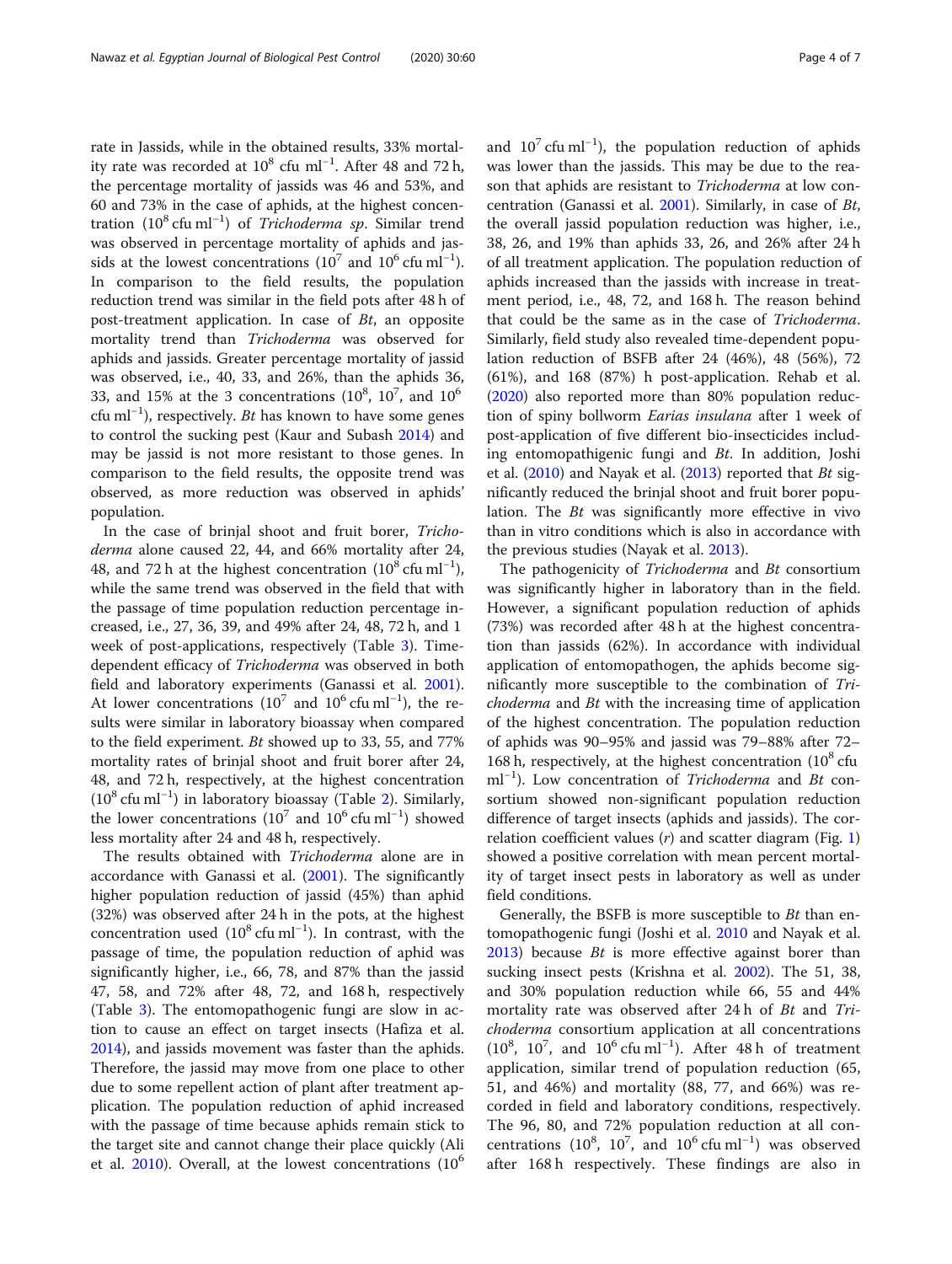<span id="page-4-0"></span>

| Treatments | Jassid                         |                                |                           |                             | Aphid                          |                              |                               |                                | Brinjal shoot and fruit borer  |                                |                                |                           |
|------------|--------------------------------|--------------------------------|---------------------------|-----------------------------|--------------------------------|------------------------------|-------------------------------|--------------------------------|--------------------------------|--------------------------------|--------------------------------|---------------------------|
|            | 24 h                           | 48 h                           | 72h                       | 168h                        | 24 h                           | 48 h                         | 72 h                          | 168 h                          | 24h                            | 48 h                           | 72 h                           | 168 h                     |
|            | $45.68 \pm 0.89$ <sup>gh</sup> | $47.00 \pm 1.26^9$             | $58.33 \pm 1.36^e$        | $72.00 \pm 2.06^{\circ}$    | $32.43 \pm 0.40$               | $66.82 \pm 1.26^{\circ}$     | $78.68 \pm 0.52^c$            | $87.77 \pm 0.86^{\circ}$       | $27.11 \pm 0.83$               | $36.04 \pm 0.12$ <sup>gh</sup> | $39.00 \pm 0.769$ <sup>h</sup> | $57.55 \pm 0.89^e$        |
|            | $38.46 \pm 1.28$ <sup>hi</sup> | $40.66 \pm 1.35^{h}$           | $46.66 \pm 1.389$         | $53.00 \pm 1.85$            | $33.11 \pm 0.40$               | $52.12 \pm 1.15$             | $63.92 \pm 0.53^{\text{de}}$  | $71.62 \pm 0.85$ <sup>cd</sup> | $46.52 \pm 0.84^{f9}$          | $56.60 \pm 0.12^e$             | $61.54 \pm 0.88$ <sup>de</sup> | $87.52 \pm 0.79^{ab}$     |
|            | $59.61 \pm 1.07^{\text{de}}$   | $62.75 \pm 1.77^{\text{de}}$   | $79.33 \pm 1.37^{b}$      | $40 \pm 1.87^{\circ}$<br>∞ँ | $47.74 \pm 0.41^{19}$          | $73.78 \pm 1.37^{c0}$        | $90.17 \pm 0.54^{ab}$         | $95.39 \pm 0.87$ <sup>a</sup>  | $51.72 \pm 0.86$               | $65.04 \pm 0.13$ <sup>d</sup>  | $85.15 \pm 0.77^{ab}$          | $96.12 \pm 0.96^{\circ}$  |
|            | $33.68 \pm 0.78$               | $35.00 \pm 0.88$ <sup>hi</sup> | 46.55 ± 0.55 <sup>9</sup> | $53.00 \pm 1.76$            | $23.75 \pm 1.73^{\rm jk}$      | $39.39 \pm 0.84^{h}$         | 45.31 ± 0.919                 | $62.05 \pm 1.76$ <sup>de</sup> | $19.67 \pm 0.80$ <sup>k</sup>  | $29.85 \pm 0.70$               | $30.66 \pm 0.72$               | 50.74 ± 0.89 <sup>9</sup> |
|            | $26.66 \pm 0.77^{i}$           | $33.66 \pm 0.87^{hi}$          | $40.44 \pm 0.54^h$        | $46.00 \pm 1.699$           | $26.06 \pm 1.75$ <sup>ij</sup> | $37.23 \pm 0.85^{h}$         | $49.62 \pm 0.92^{f9}$         | $52.79 \pm 1.69$ <sup>t</sup>  | $34.42 \pm 0.81$ <sup>1</sup>  | $48.37 \pm 0.72^{h}$           | $50.93 \pm 0.739$              | $66.12 \pm 0.88^e$        |
|            | $40.84 \pm 0.79$ <sup>h</sup>  | $46.66 \pm 0.879$              | $58.33 \pm 0.56^e$        | $70.78 \pm 1.66^c$          | $38.57 \pm 1.47^h$             | $49.27 \pm 0.83^{69}$        | $63.31 \pm 0.92^{\text{de}}$  | $71.70 \pm 1.66$ <sup>cd</sup> | $45.76 \pm 0.82^{h}$           | $56.63 \pm 0.70^{df}$          | $74.63 \pm 0.72$ <sup>de</sup> | $87.70 \pm 0.87^c$        |
|            | $25.27 \pm 0.80$ <sup>1</sup>  | $30.00 \pm 0.80$               | $39.33 \pm 0.93^{h}$      | $47.00 \pm 1.249$           | $19.15 \pm 0.73$ <sup>k</sup>  | $26.12 \pm 0.84^{11}$        | $36.94 \pm 0.78$ <sup>h</sup> | $43.27 \pm 0.549$              | $24.46 \pm 0.88$               | $29.00 \pm 0.93^{hi}$          | $32.85 \pm 0.65^{h}$           | $48.30 \pm 1.76^{fg}$     |
| ≌          | $19.86 \pm 0.81$ <sup>1</sup>  | $26.66 \pm 0.81$ <sup>ij</sup> | $31.44 \pm 0.93$          | $40.33 \pm 1.23^h$          | $26.48 \pm 0.71$ <sup>ij</sup> | $23.96 \pm 0.84^{\rm lk}$    | $36.89 \pm 0.78$ <sup>h</sup> | $42.35 \pm 0.569$              | $33.79 \pm 0.87^{h}$           | $42.66 \pm 0.929$              | $51.73 \pm 0.64^{\dagger}$     | $69.90 \pm 1.69^{cd}$     |
| P          | $27.24 \pm 0.82$ <sup>11</sup> | $41.66 \pm 0.82^d$             | $49.00 \pm 0.92^{69}$     | $40 \pm 1.32^{\circ}$<br>6  | $31.69 \pm 0.72$ <sup>1</sup>  | $40.46 \pm 0.849^{\rm h}$    | $52.72 \pm 0.78$              | $60.64 \pm 0.61$ <sup>e</sup>  | $38.27 \pm 0.89$ <sup>gh</sup> | $51.66 \pm 0.89$               | $69.64 \pm 0.66$ <sup>cd</sup> | $80.30 \pm 1.66^{b}$      |
|            | $5.00 \pm 0.80$ <sup>k</sup>   | $5.00 \pm 0.81$ <sup>k</sup>   | $5.00 \pm 1.26^{k}$       | $00 + 1.40^{k}$<br>ഗ്       | $4.66 \pm 0.71$                | $5.00 \pm 0.81$ <sup>1</sup> | $5.33 \pm 0.93$               | $5.00 \pm 0.80$                | $4.66 \pm 0.73$                | $5.33 \pm 0.91$                | $5.00 \pm 0.83$                | $5.00 \pm 0.80$           |

| 7<br>5<br>j<br>Ï<br>1                                                                         |                                                                         |
|-----------------------------------------------------------------------------------------------|-------------------------------------------------------------------------|
| j<br>Ì<br>1<br>ī<br>S                                                                         |                                                                         |
| ۶                                                                                             |                                                                         |
| r                                                                                             |                                                                         |
|                                                                                               |                                                                         |
| the those interests<br>$\frac{1}{1}$                                                          |                                                                         |
|                                                                                               |                                                                         |
| :<br>^<br>^<br>^<br>^<br>^                                                                    |                                                                         |
|                                                                                               |                                                                         |
| $\frac{1}{2}$                                                                                 |                                                                         |
| $\begin{array}{c} \n\end{array}$                                                              |                                                                         |
| 3<br>j                                                                                        |                                                                         |
| j<br>į<br>ì                                                                                   |                                                                         |
| j<br>j                                                                                        |                                                                         |
| j<br>į<br>j                                                                                   |                                                                         |
| j<br>$\ddot{\phantom{0}}$                                                                     |                                                                         |
| J<br>j                                                                                        | J<br>J<br>$\ddot{\phantom{0}}$                                          |
| 5<br>l                                                                                        | )<br>)<br>)<br>I                                                        |
| j<br>ì                                                                                        | s<br>S<br>i<br>S<br>)                                                   |
| j                                                                                             | :<br>ī<br>١<br>İ<br>Ì                                                   |
| and anbid and hrinial short and thiit horer atter entomoonoontoopen treatments with<br>١<br>١ | うりこっこ<br>l                                                              |
| ١                                                                                             | 5                                                                       |
| ١                                                                                             | )<br>J<br>۱                                                             |
| $\vdots$<br>2                                                                                 | J<br>١<br>$\overline{\phantom{a}}$<br>$\ddot{\tilde{}}$                 |
| Ĵ<br>j                                                                                        | ׇ֚֕֕                                                                    |
| $\frac{5}{1}$                                                                                 | くりりょう 井上り サントン・コンティング シャこうり<br>-<br>-<br>-<br>-<br>$\ddot{\phantom{0}}$ |
| ١                                                                                             | 5<br>Ì                                                                  |
| )<br>Drivers                                                                                  |                                                                         |
| $\mathfrak{z}$                                                                                | $\frac{1}{2}$<br>t<br>t                                                 |
| i<br>١<br>j<br>j                                                                              | j<br>l                                                                  |
| ١<br>ֺ<br>I<br>ׇ֚֘֡                                                                           | l<br>Ì<br>)<br>5                                                        |
| !<br>ļ                                                                                        |                                                                         |
| $\mathbf{I}$<br>j                                                                             |                                                                         |
| ١                                                                                             | ׅ֘                                                                      |
|                                                                                               | ֘֝֕                                                                     |
| $\frac{1}{2}$<br>ļ                                                                            |                                                                         |
| ì                                                                                             | j<br>l                                                                  |
| ١<br>$\frac{1}{2}$<br>j                                                                       |                                                                         |
|                                                                                               | י<br>י<br>ׇ֚֘֝֬                                                         |
|                                                                                               | ī<br>ļ                                                                  |
|                                                                                               |                                                                         |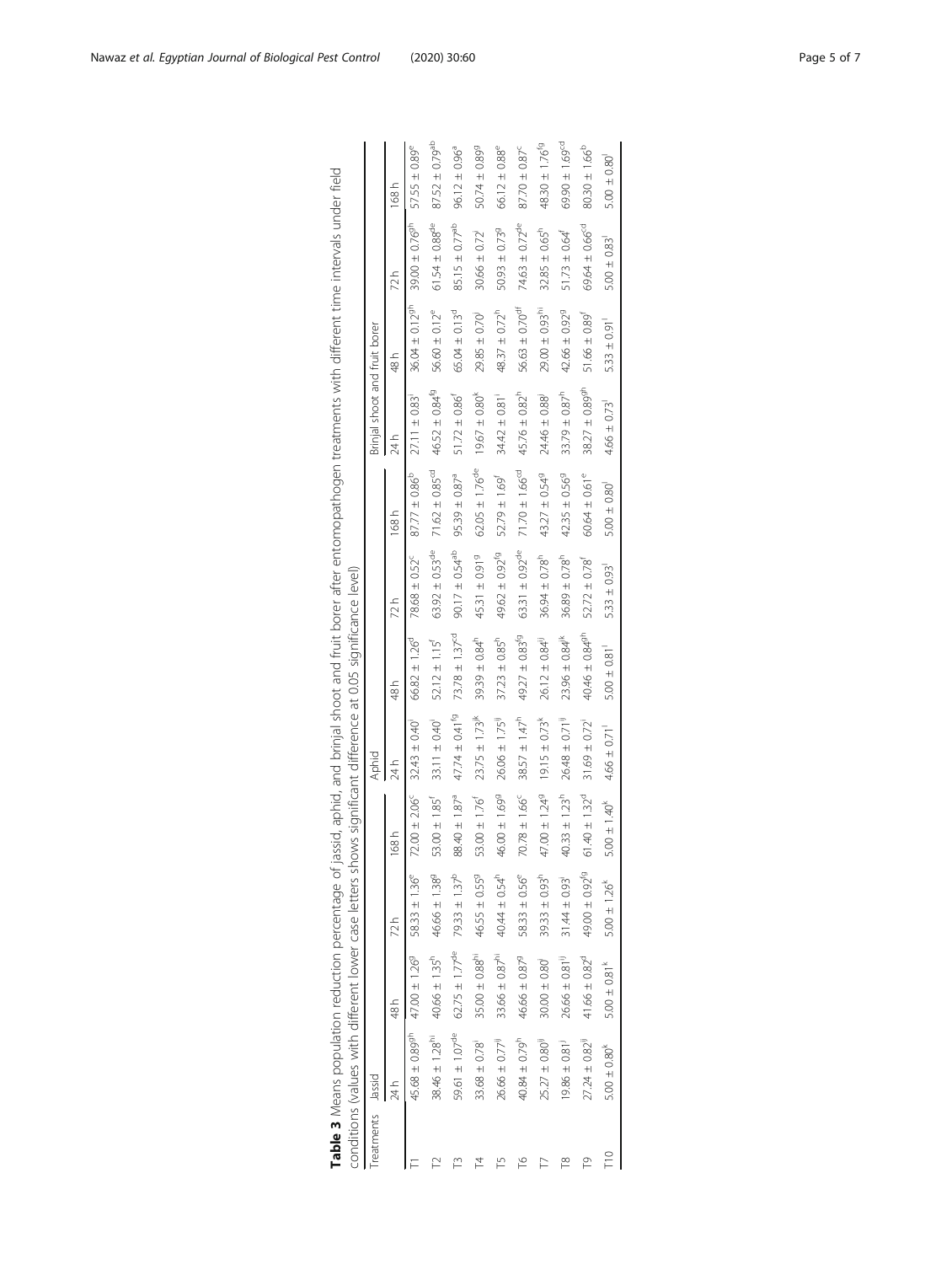

<span id="page-5-0"></span>

densities of aphid, jassid, and brinjal shoot and fruit borer)

accordance with recent findings of Rehab et al. ([2020\)](#page-6-0). The maximum mortality (88%) of BSFB was recorded after 72 h treatment application in laboratory by combined application of Trichoderma and Bt (Table [2](#page-2-0)). The maximum population reduction (96%) was observed after 168 h of treatment application at highest concentration used in the field (Table [3](#page-4-0)). These results revealed that combined application of entomopathogens can lead to a sustainable reduction in both chewing and sucking insect pests. The laboratory conditions always showed high mortality than pots in open field conditions, which may be the result of pest migration to other host plants and vice versa.

#### Conclusion

It may be concluded that the combination of Trichoderma spp. and B. thuringiensis showed a synergistic/ additive effect and gave better control of brinjal insect pests. Single formulation provided also significant population reductions of brinjal insect pests. So, this microbial consortium could be used as safe potential biocontrol agent against insect pests of brinjal. However, field trial evaluation with this microbial consortium is required.

#### Abbreviations

IPM: Integrated pest management; Bt: Bacilllus thuringiensis; Ts: Trichoderma species; BSFB: Brinjal shoot and fruit borer; TSP: Tryptic soya broth;